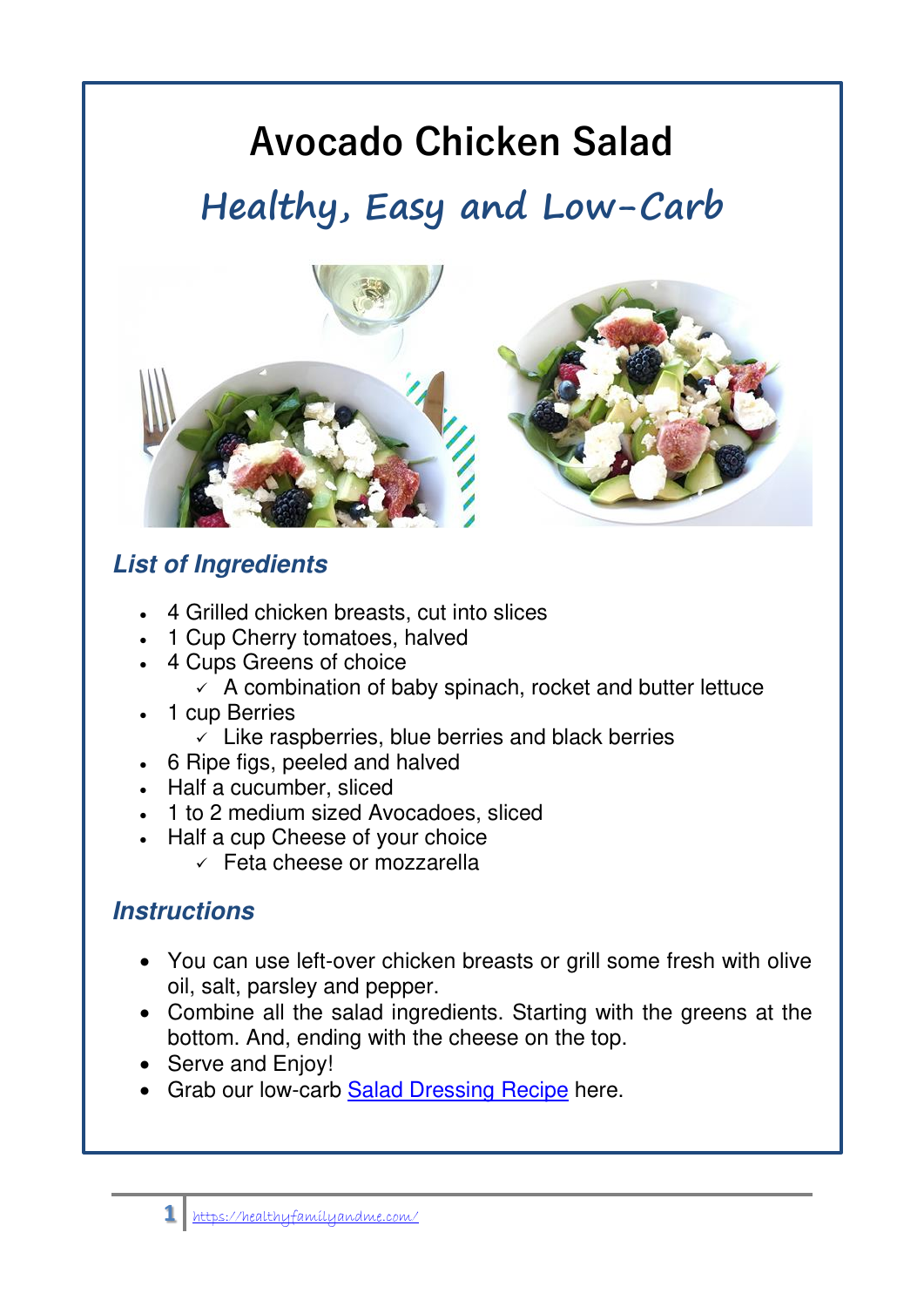# **Salad Dressing Recipe Healthy, Easy and Low-Carb**



### **List of Ingredients**

- 3 tablespoons olive oil
- 1 tablespoon balsamic vinegar
- 2 teaspoons red wine vinegar
- 1 teaspoon [red pesto](https://ketodietapp.com/Blog/lchf/Home-made-Red-Pesto)
- lemon juice from half a lemon
- salt and pepper to taste
- $\cdot$   $\frac{1}{2}$  teaspoon sugar, optional

#### **Instructions**

- Mix all the ingredients together
- Always mix the dressing every time before use.
- Left-over dressing can be stored and re-used.
- If you find the vinegar taste too strong, just add an extra tablespoon of olive oil.
- Drizzle over your salad and Enjoy!
- Try it with the [Avocado Chicken Salad.](https://wp.me/p9z3Bk-ru)